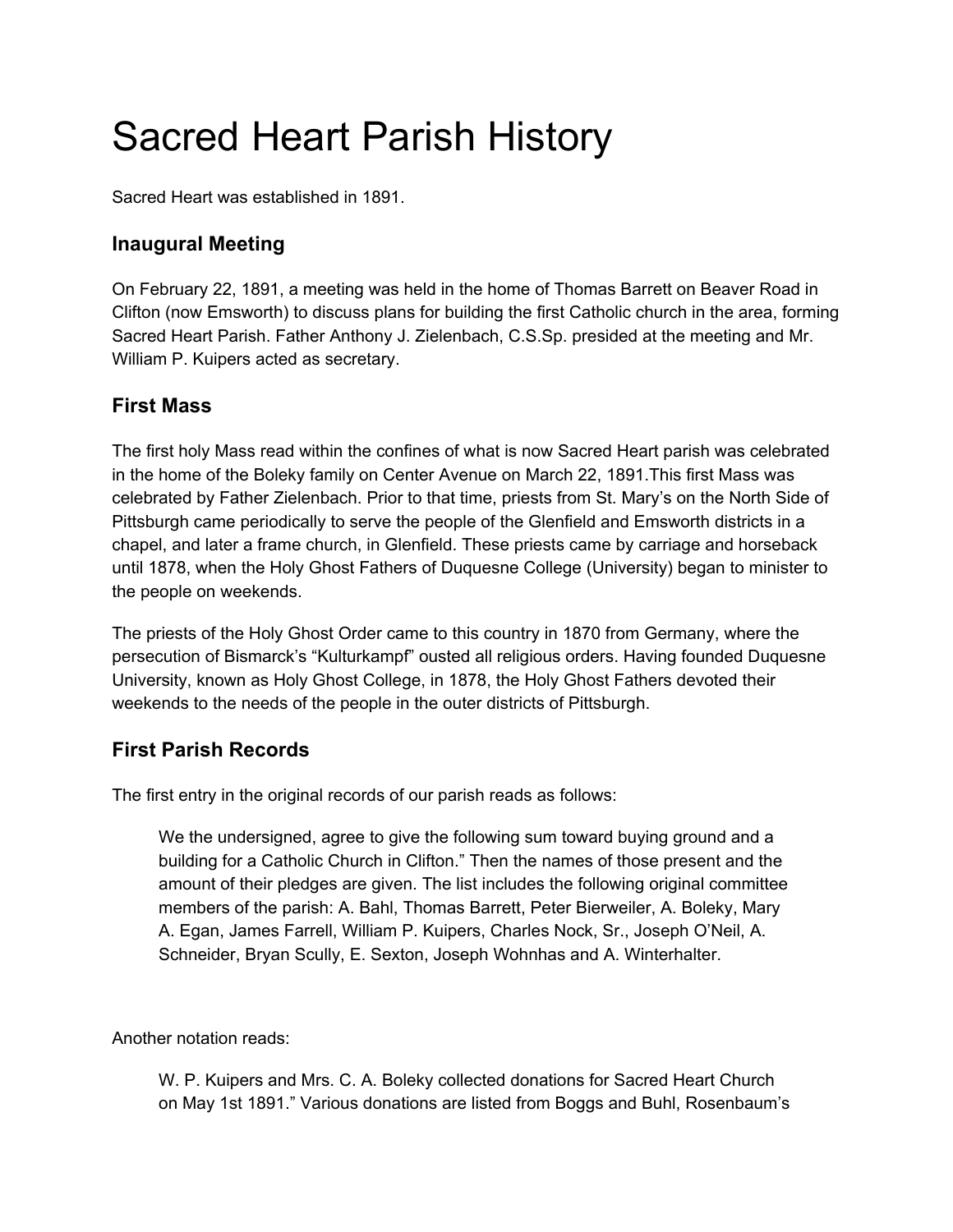and Kaufmann's. Mercy Hospital donated the statue of St. Joseph. Mrs. L. M. Heyl gave "one pair of lovely candelabras"; Miss Terheyden donated three pair of brass candleholders and six candles; Mrs. Edward Frauenheim donated " one front stained-glass window.

# **Donations, Supplies and More**

The Sisters of Mercy and the priests of St. Augustine's parish donated vestments and linens. The Ursuline Sisters gave linens, vestments and altar cards. Father Suhrs supplied the missal, three vestments and two copes. Father Rain gave two vestments and a cope. St. Nicholas Church donated a monstrance and a ciborium. Father Zielenbach donated the high altar. Father Tobin donated the first baptismal font. A Mrs. Blanchard generously donated the first organ.

Practically all the appointments of the church were obtained by donations. It is clearly evident that the parish owes its beginning to the zeal of its original members, and the generosity of people in other parishes.

# **First Pastor**

Father Zielenbach became the first pastor of the parish at a meeting held on March 20, 1892. The new church was built on land adjacent to the old rectory on Walnut Street and was dedicated in the fall of 1892.

Father Zielenbach left the parish on November 20, 1892, for other duties and was succeeded by Father Theophile Meyer, C.S.Sp., who at the same time continued his teaching duties at Holy Ghost College (now Duquesne University). This double duty proved too much for Father Meyer; he soon was relieved of his parish duties, though he still ministered to the people in the Glenfield area on weekends from the college.

# **Follow-on Pastors**

Father Michael Boyce, C.S.Sp. was sent to Emsworth as pastor on December 18, 1892, "at a salary of \$450.00 a year." In June 1895, Father Boyce was succeeded by Father Patrick McDermitt, C.S.Sp., who remained as pastor only until October 1895, when Father Meyer was relieved of his teaching duties and once again took up residence as pastor of Sacred Heart Parish. At this time the congregation of St. Mary's Glenfield became officially attached to Sacred Heart Parish as its mission.

The congregation was at a standstill until 1908 when the extension of the Pittsburgh Railways Company lines through the borough brought a number of new families to live here permanently.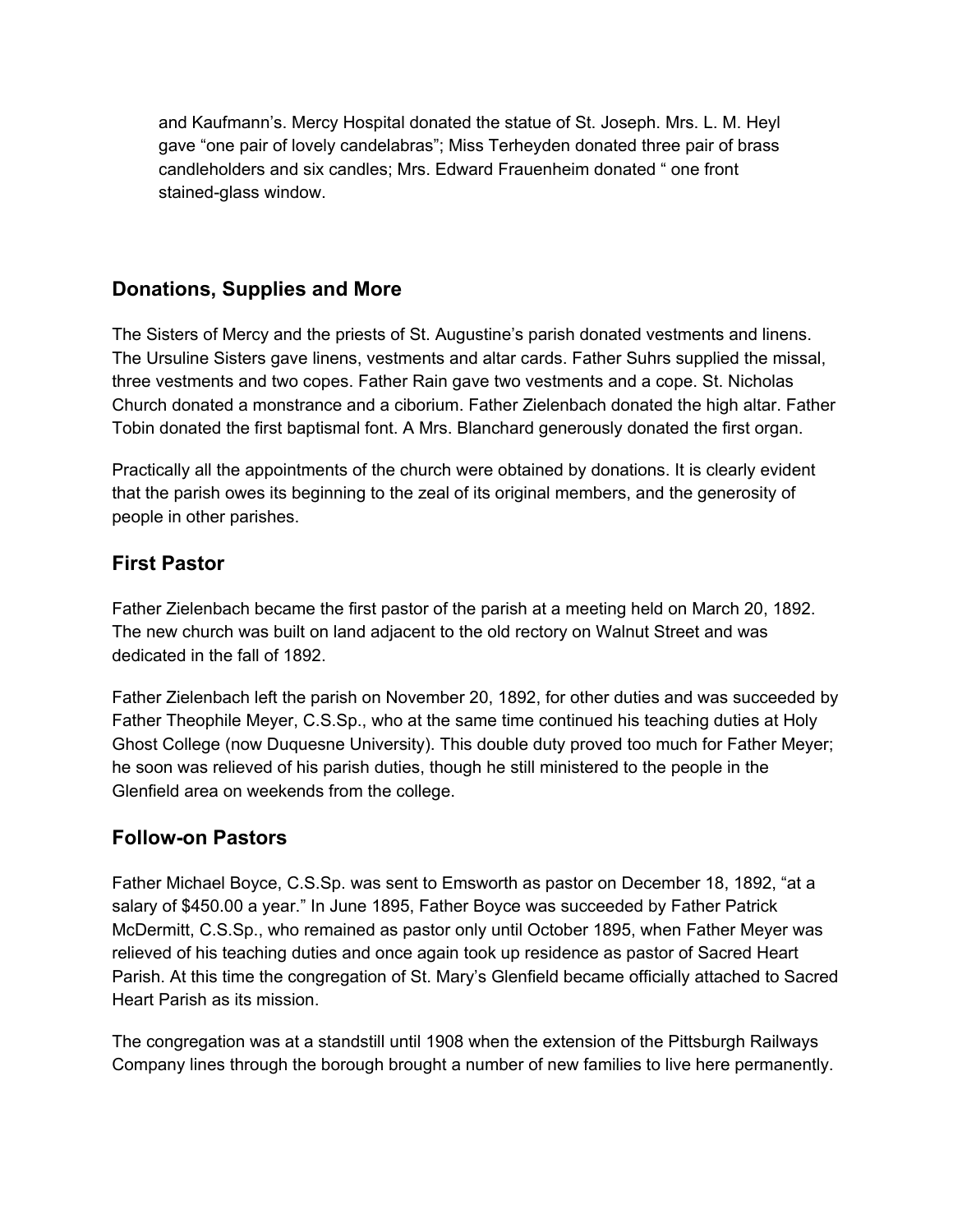Father Meyer served as pastor until his death on June 30, 1938, following a tragic automobile accident. He was 81 years old. He was affectionately known as the "Bishop of Emsworth" to his wide acquaintance of both Catholic and non-Catholics. In the years of Father Meyer's pastorate from 1895 to 1918, the parish grew from 30 to 130 families.

#### **Purchase of Land on Ohio River Boulevard**

The parish was without debt in 1918, and consideration was given to the building of a new church. A committee meeting was held on October 6, 1918, and Father Meyer proposed the purchase of the lot and house (old convent and school property) owned by Michael J. Slattery on Ohio River Boulevard (Beaver Ave.) between North and Orchard avenues. The committee included Robert Reilly, secretary, and Messrs. Dennis Foltz, J.W. Kelly and J.J. Stauffer. The record of the meeting reads:

"It was the general opinion that the purchase of the Odd Fellows Hall (later the YMCA) on the corner of Beaver Road and North Avenue should be taken into consideration before any decision was reached as to the purchase of the property in question."

It was moved and seconded that a committee be appointed to ascertain the amount for which the Odd Fellows Hall could be purchased. Father Meyer appointed the following committee members to report at an early date: Messrs. Dennis Foltz, J.W. Kelly and J. J. Stauffer. Although the Odd Fellows Hall was not obtained at that time, the Slattery property was purchased for \$11,000. It is interesting to note that on November 3, 1919, at a church committee meeting, it was proposed to sell the property on which the Walnut Street rectory and the old church once stood.

Plans for the building of a new church were set aside and on Labor Day 1924 ground was broken for the present school in accordance with plans prepared by William P. Hutchins, a noted Pittsburgh architect. The construction of the school was under the supervision of Father Joseph Rossenbach, C.S.Sp., who had been acting as assistant pastor since 1920 and who was also the national director of the Holy Childhood Association. In September 1925, the school opened with a registration of 120 children under the direction of the Sisters of St. Francis of Mount Alvernia in Millvale. The school cost \$87,000 and the lot and former convent building cost \$11,000. This debt was paid off gradually until 1945 when the parish again became debt-free.

#### **1940s**

Following the death of Father Meyer in 1938, the Rev. Sebastian Schiffgens, C.S.Sp. became pastor. Father Schiffgens had been an assistant in the parish since December 1934. During his pastorate, the parish grew to 300 families. Assigned to the post of treasurer at Duquesne University in 1945, Father Schiffgens was succeeded by Father Henry Thessing C.S.Sp., whose zeal for the physical condition and maintance of the parish, and skill in carpentry, painting and other trades were remarkable and will be remembered by his parishioners. Because of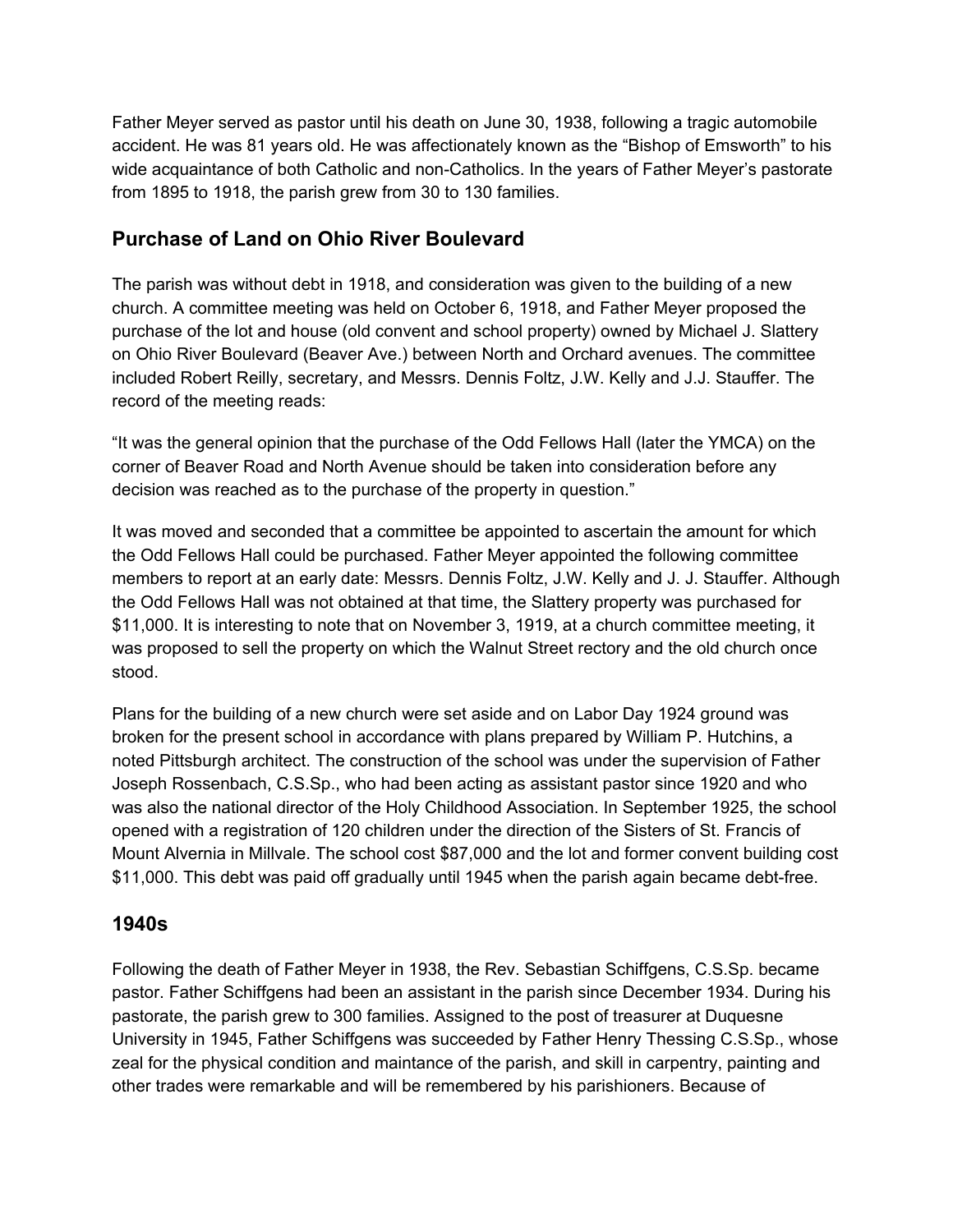difficulties that developed at his former parish in Dayton, OH, Father was recalled to that post in February 1948. Later assigned to his home parish in Arkansas, Father Thessing died suddenly on February 8, 1951.

Father Louis Schenning, C.S.Sp. was appointed pastor on February 6, 1948, but returned to teaching at Duquesne University in September of that year. In spite of his short stay, Father Schenning made many friends among the parishioners. Father Leo J. Kettl, C.S.Sp., succeeded Father Schenning and remained until July 1950. Two new classrooms were opened in the school in September 1948 making a total of six in service. Because of the poor health of Father Kettl, many of his duties fell on his assistant, Father Sylvester Dellert, C.S.Sp. Under Father Dellert's direction, the inside of the old church was renovated and painted.

# **Need for a Larger Church Building**

The parish grew rapidly, making it necessary to have five Sunday Masses, all of which were crowded. During the Masses it was impossible for everyone to get into the church. A new and larger church was needed.

Father Edward M. Smith C.S.Sp succeeded Father Kettl as pastor in July 1950 and was instructed to build a new church. Although he had been a teacher his entire priestly career, Father Smith quickly adapted himself to parish duties.

During this time, the North Borough YMCA acquired the Odd Fellows Hall. This was the property best suited for the location of the new church. Repeated attempts to purchase the property resulted only in failure. However, perseverance was rewarded when in March 1953, Father Smith succeeded in purchasing the property for the parish.

On April 26, 1951, a drive to raise funds for a new church was inaugurated at a dinner at which Father Francis Clifford, pastor of St. Scholastica's Church in Aspinwall, gave the address.

# **Planning and Building a New Church**

On July 27, 1953, Casimir Pellegrini, a Pittsburgh architect, was commissioned to draw plans for the new church. Initial plans were studied and considered by Father Smith and the church committee, which consisted of Victor Ackerman, Thomas Guehl, Joseph Lang, Herbert Scheller, George Sinclair and James Vaughn. In January 1954, a new committee was elected, consisting of Victor Ackerman, Martin Carroll, Henry Loedding, Paul and Thomas Reilly and Walter Summers. These men continued the work of their predecessors, critically inspecting the sketches and plans submitted by the architect and making suggestions for changes. Initially it was believed that a seating capacity of 600 would be sufficient, but Bishop John Dearden insisted that the church should be built to seat 700, a decision whose wisdom was obvious for that era. Agreement was finally reached and drawings and specifications were submitted for bids. Navarro Corporation was awarded the general contract and ground was broken on November 21, 1954, with Father Smith officiating in the presence of nearly 500 parishioners.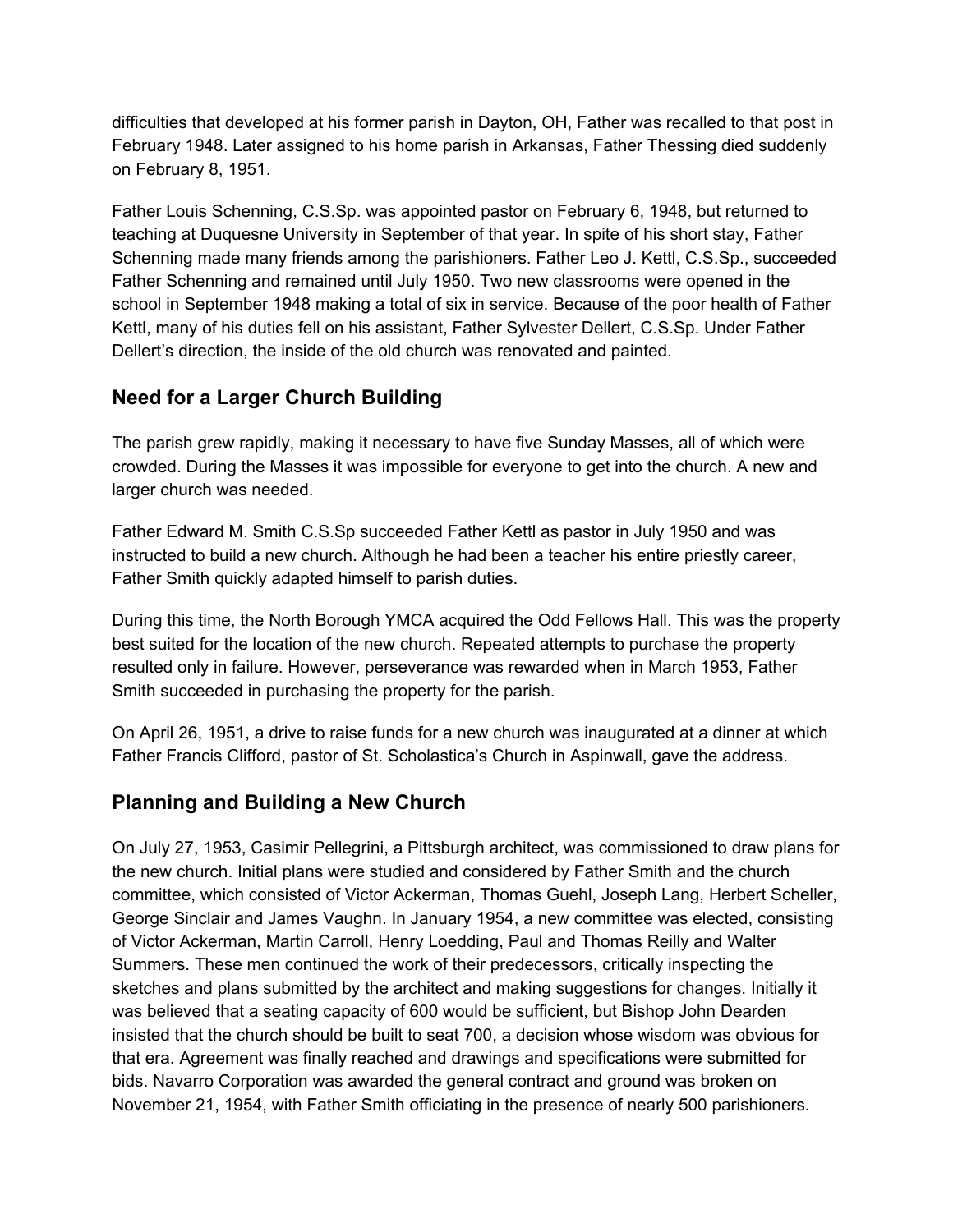The cornerstone was blessed on the afternoon of July 26, 1955 by Father Michael Hinnebush, pastor of the Assumption Parish in Bellevue, assisted by Father George Rengers, C.S.Sp., pastor of Sacred Heart in Tarentum and Father Joseph Rengers, C.S.Sp., chaplain of Duquesne University, as deacon and sub-deacon. Father Joseph Rossenbach, C.S.Sp., who built our school 30 years prior, delivered the sermon.

The church bell was removed from the steeple of the old church and placed in the tower of the new church on June 1, 1955. The bell was cast by Meneely and Company, West Troy, NY, in 1896 and placed in the old church that same year.

The new church was dedicated on Saturday morning, December 10, 1955, at a solemn pontifical Mass celebrated by Bishop John F. Dearden (later Cardinal), assisted by Father Aloysius Reilly, O.F.M. (the brother of Paul and Thomas Reilly of this parish). The celebrant was Father William E. O'Donnel, C.S.Sp., and two former pastors; Father Schiffgens and Father Schenning were deacons of honor. Father Robert N. Puhl, C.S.Sp., a native of our parish, was deacon and Father Charles C. Behl, C.S.Sp., a former assistant here, was sub-deacon. The master of ceremonies was Monsignor Jacob C. Shinar assisted by Father William J. Crowley, C.S.Sp.

# **Elementary School Growth and Adaptations**

Continued growth of the parish to well over 600 families totaling, 1,900 people with 350 children in the grade school necessitated the removal of the stage in the auditorium, which also served as a gymnasium, and the division of this entire area into three rooms. One of the rooms was completed and put into service in 1957. Later, the other rooms were finished so that there were eight classrooms, an activity room and a library.

# **Late 1950s and 1960s**

Although advised by his doctor that he should take things easier, Father Smith's nature was such that he had to be active at all times, and he continued to work long hours. With the help of a substantial legacy, the debt of the parish was paid off only a short time before Father Smith's sudden and unexpected death on September 6, 1958. Father Peter Gross, C.S.Sp., who had come to Sacred Heart Parish in 1948 and who was the acting assistant of the mission in Glenfield, was appointed acting pastor by the Bishop . On November 1, 1958, Father Vincent G. Kmiencinski, a veteran of 33 years of pastoral experience in Bay City, Michigan, was appointed pastor of Sacred Heart. It was not long before Father Vincent, as he was best known, endeared himself to the parishioners, especially the children. Father Vincent, a lover of sports, organized the parish's first Athletic Association and grade school football teams in 1959 and 1960.

Father Gross's manifold duties at St. Mary's in Glenfield required the major part of his time so that the amount of help he could give the pastor was limited. It was necessary to have two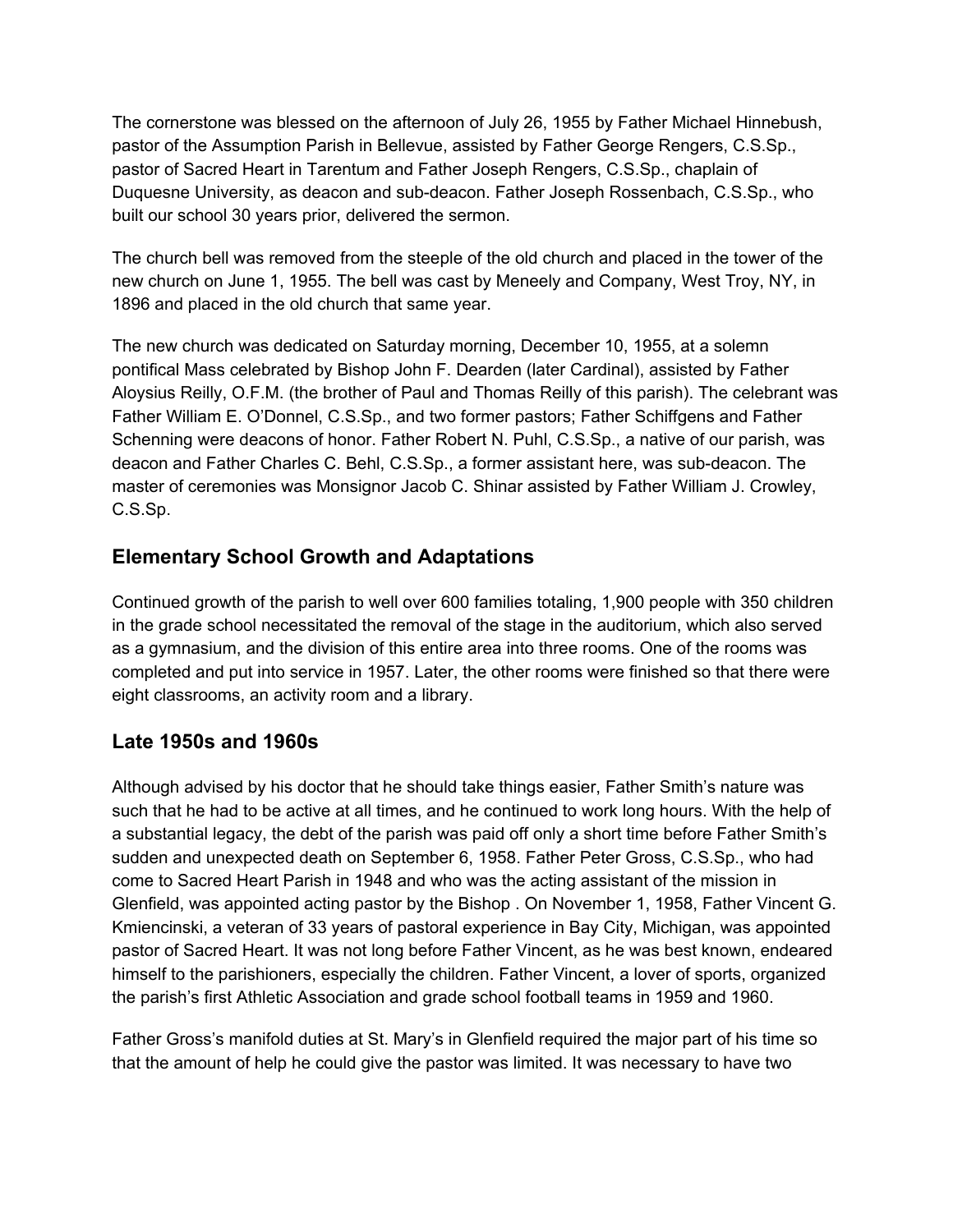visiting priests from Duquesne University every weekend since, in addition to the two Masses at Glenfield and four at Sacred Heart, a mass was also said at the mental hospital at Dixmont.

One of these visiting priests was Joseph A. Healy, C.S.Sp. The parishioners soon looked upon Father Healy as a member of the parish and he spent much, if not all, of his free time at Sacred Heart. Hence, when the Bishop requested the parishes throughout the diocese to establish units of the Confraternity of Christian Doctrine, it was Father Healy who established our official unit on Sunday afternoon, September 13, 1959. Under his leadership as spiritual director our C.C.D. became one of the outstanding units in the diocese. C.C.D. religious instruction classes for those attending public schools began on Sunday, October 18, of that same year. (Father Healy died tragically in 1999).

Under Father Vincent, baccalaureate services for all graduating high school students of Sacred Heart and St. Mary's parishes were held annually. The first of these services was on Sunday, June 12, 1960. On June 11,1961, Father Healy celebrated the baccalaureate Mass and Bishop Wright delivered the sermon.

Under Father Smith there began a cordial atmosphere between the Protestant clergy and non-Catholics within the confines of the parish. Father frequently was in demand as a speaker for community affairs. Father Vincent continued this work, which was climaxed by a "Good Will Sunday" on February 19, 1961. This included an open house with guided tours of the church and explanations of church furnishings, and catholic rituals, customs and practices, followed by an informal discussion and question period. Hundreds of people, including Catholic, non-Catholic and members of the Protestant clergy, were present. Because this was the first such event in the diocese, representatives of other parishes came to observe and study the procedure. A second Good Will Sunday was held on April 1, 1962.

Under the direction of Father Vincent, the old church was torn down, and the garage on Walnut Street moved and enlarged to improve the looks of the rectory grounds and to better serve the needs of the priest. While a new convent and rectory had been needed for a long time, heavy school expenses precluded building either of these buildings, although it was hoped that a new convent would be built soon. The remaining two rooms in the space occupied by the auditorium were completed and new desks were purchased for the school. The school's electrical system was completely rewired and a new and much better lighting system installed. A new fire alarm system was installed, and the exits were modernized to ensure the safety of the school children.

The heavy burden on Father Vincent and Father Gross was reduced when Father Leonard Tuozzolo, C.S.Sp. was appointed assistant pastor in September 1961. Father Tuozzolo soon became a favorite among the parishioners. It was thus a shock when it was announced in August 1964 that Father Tuozzolo was being transferred. A farewell party was given for Father Tuozzolo at which his successor, Father John P. Skaj, C.S.Sp. was introduced to the parishioners. Since the inception of the new liturgy of the Mass was on November 29, 1964, Father Skaj was instrumental in directing the parishioners and instructing the commentators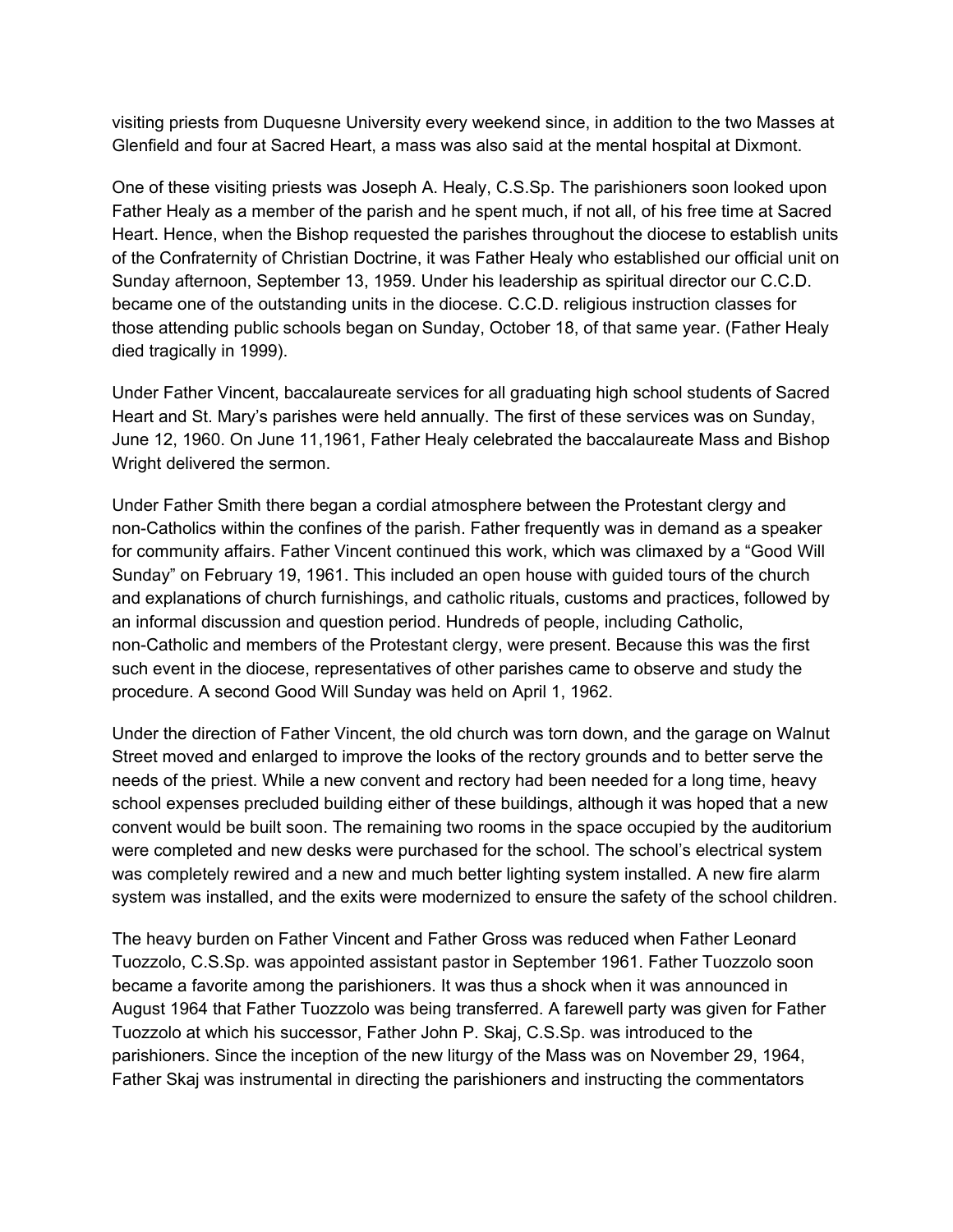through the various changes so that Sacred Heart had become a leader and an example for other parishes.

# **Diamond and Golden Jubilees**

In 1966, Sacred Heart celebrated its diamond jubilee, having 655 registered families comprising 2,070 souls. That same year, Father Vincent celebrated his golden jubilee in the priesthood. The whole parish and community came out in multitudes to honor this dearly beloved priest at many occasions held for him by his friends. He was held in such esteem that the provincial feared an uproar if he retired Father Vincent at the age of 77. The Solomon's decision was to let Father Vincent stay in the parish for another 10 years as pastor emeritus after he retired in 1968. He spent those 10 years by remaining very involved with the parishioners. Father Vincent G. Kmiecinski died in 1985 at the age of 93.

# **1970s and 1980s**

Father Louis A. Dietrich, C.S.Sp. was appointed pastor in the summer of 1968, but failing health caused him to resign in 1971. Father William Maguire, C.S.Sp., who had succeeded Father Skaj as assistant, remained until replaced by Father Stanley L. Otto, C.S.Sp. in 1969. Father Otto was named administrator in March 1971. Being well acquainted with the parishioners and people in the boroughs, Father Otto guided the Parish in various changes and gave spiritual direction to all.

Father Otto administered the parish for four months until Father Vernon F. Gallagher, C.S.Sp. became pastor. But, eight months later, Father Gallagher was named director of Holy Childhood in the USA. Father Joseph A. Brennan, C.S.Sp. took over in 1972 and earned high praise from the Bishop for his management and direction of the parish through some difficult and tumultuous times. Father Brennan was responsible for buying the duplex at the corner of Orchard Avenue and Ohio River Boulevard, which was converted into the new convent. This paved the way to tear down the old convent to build the present rectory. Father Joseph A. Brennan died in 1991.

In October 1976, John Gerlach was hired as Sacred Heart organist/cantor.

Father Francis X. Malinowski, C.S.Sp. succeeded Father Brennan as pastor in 1977, followed by Father Martin J. Conroy, C.S.Sp. from 1978 to1984. Father David C. Marshall, C.S.Sp was appointed pastor in August 1984. Father Rengers was assistant to Father Conroy from 1983 to 1984 and to Father Marshall from 1984 to 1988.

In the 1980s, Sacred Heart School and Parish continued to grow and prosper largely due to the hard work of many parishioners, some very creative fund-raising and through Father Marshall's and Father Rengers' vigilance to increase parish revenue by a very successful 38 percent. Many school programs were added during this time, including boys and girls soccer, scouting,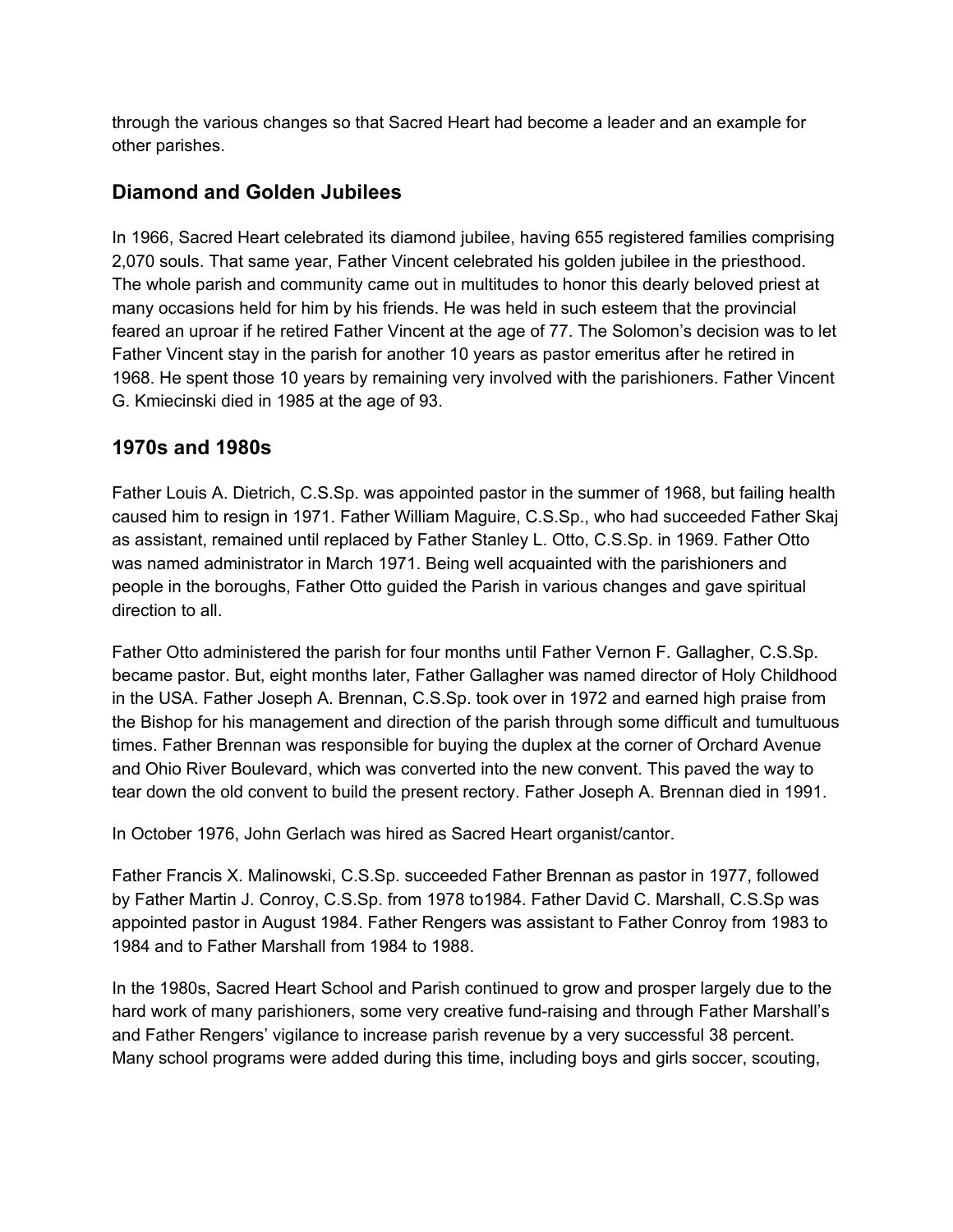adopt-a-student program, apples for students, along with the well-established and very successful girls and boys basketball programs.

In April 1985, Mrs. Kathleen (Kathy) Donovan school secretary for the past five years takes over duties of parish secretary/business manager.

On September 20, 1987, Sacred Heart purchased, (\$10,000), received and renovated a majestic 19-rank Moeller pipe organ, a generous bequest of a deceased parishioner, (Margaretta M. Kelly). The organ was dedicated to Catherine Burke Marshall, Father Marshall's mother. This organ was previously used at St. Joseph's Parish, Manchester and was originally dedicated on October 23, 1955. An interesting side note to the dedication of the organ at St. Joseph's was that Sacred Hearts present organist/cantor John Gerlach's father John E. Gerlach was on the church committee and a donor for this organ 32 years ago at St. Joseph's. The newly renovated organ was formally dedicated on December 6, 1987, by Ann Labounsky Steele, an internationally acclaimed organist, assisted by the parish choir under the direction of Henry C. Adams. By 1988, the parish had 3,197 registered souls, school enrollment was above 200 students with a staff of 11 teachers and four aids. The school was rebounding and showing growth.

On May 25, 1988, Father Rengers was transferred to St. Mary's, Sharpsburg, after five years of devoted service to Sacred Heart. Father Marshall spoke highly of Father Rengers: "Father fulfilled his obligations and duties at Sacred Heart in a simple and humble style". Father Rengers returned to our Lord at the age of 85 after a tragic accident on March 3, 1998.

Father Rengers replacement as associate pastor was Father Ralph Poirier, who was ordained in 1963, and came after performing missionary duties in Africa for more than 20 years. In March 1989, Father Marshall resigned as pastor of Sacred Heart due to failing health after presiding over the parish for five years. Eventually Father Marshall regained his health and was re-assigned to a parish in Rhode Island.

Father Ralph Poirier, C.S.Sp. was officially installed as pastor of the parish in May. Later that year, a heavy workload and only one parish priest, the Sunday Mass schedule was revised from four Sunday Masses to three. School attendance peaked at 218 students (largest attendance in 25 years) with a school staff of 17.

#### **1990s**

The convent was sold in February 1990 for \$45,000; the monies received helped to pay off mounting costs of the school and parish. This was also the year that the parish resumed hosting Parish festivals and sponsoring the very successful St. Patrick's Day dances (previously sponsored by the Athletic Association) in the auditorium. May 1991 marked the 100th anniversary of celebrating the Eucharist at Sacred Heart Parish.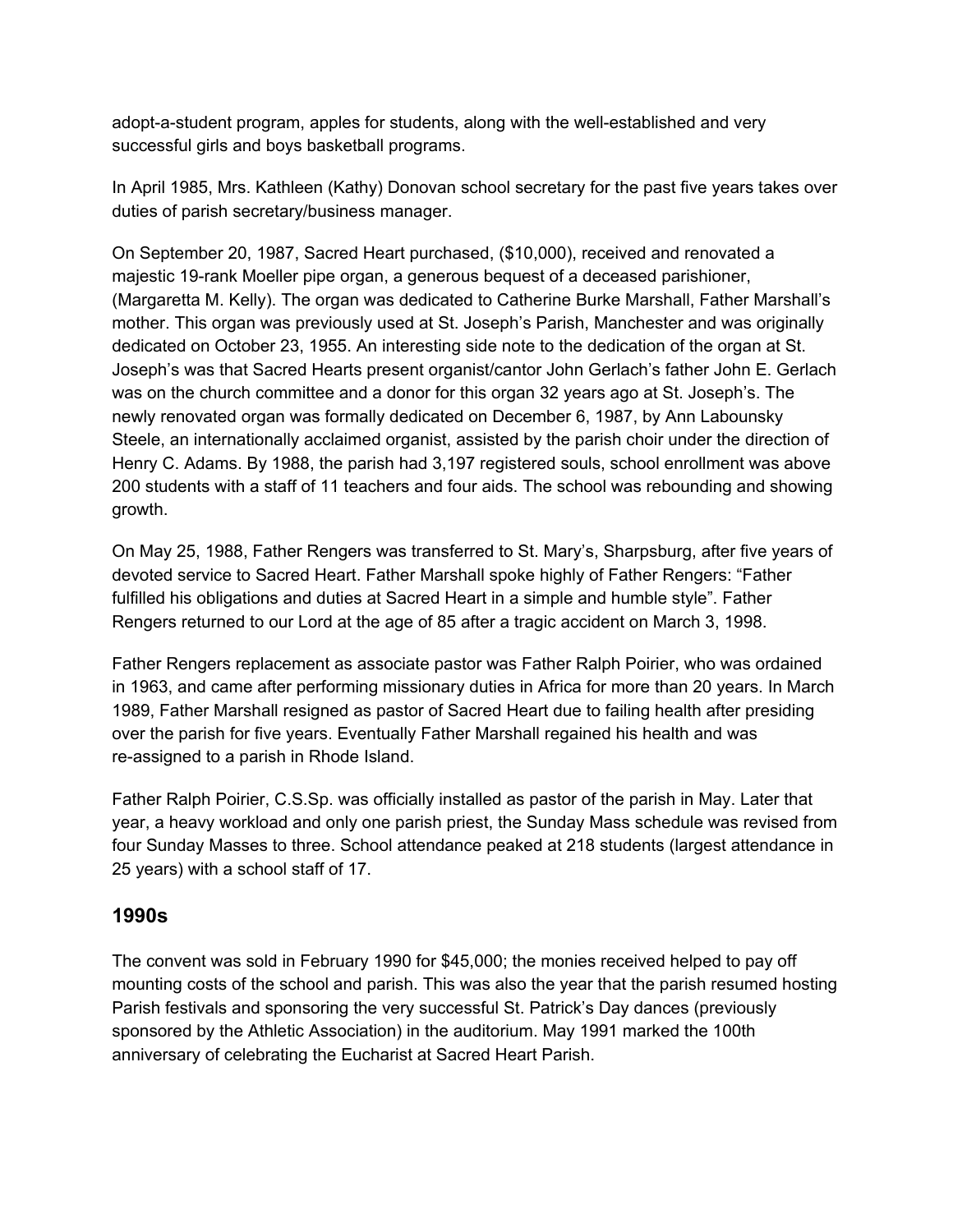In 1992, with shrinking school enrollment, the parish secured a loan from the diocese to help defray the rising cost of daily operation of the school and church/rectory. Sacred Heart entered a period of debt.

In September of that year, Father Francis P. Meenan, C.S.Sp was appointed as parochial vicar at Sacred Heart. Father Meenan was ordained June 16, 1944.

By 1994, after holding parish meetings with parishioners to search for solutions for the very serious indebtedness of the parish and school due to declining enrollment, and after recommendation from the parish finance committee, a decision was made to close Sacred Heart School at the conclusion of the 1993-1994 school year. After review by the diocese, the Bishop granted permission in March to close the school at the conclusion of the school year.

# **Holy Family Institute Rents Closed Elementary School**

At the same time Holy Family Institute contacted the parish about leasing the school building for use as a day care facility for students with learning deficiencies. On June 10, 1994, Sacred Heart School officially closed its doors after teaching students for 70 years. The school was staffed in its entirety by members of the Sisters of St. Francis at Mt. Alvernia in Millvale. With the school now closed, the parish hired a director of religious education, Mrs. Linda McKenzie, to assist in the needs of youth for their religious education.

Also in 1994, Father Meenan, also known affectionately as Father Frank, celebrated his golden jubilee in the priesthood. The entire parish community was invited to honor this dearly beloved and devoted priest. That same year the church auditorium was renamed Smith Center in honor of the 1950s pastor Father Edward Smith, who handled the task of building our present day church for a growing parish.

Father Ralph Poirier was reassigned in July 1996; during his pastorate, the parish had stabilized with more than 900 families and had celebrated the centennial of its foundation. Father Ralph's replacement was Father John P. Skaj, C.S.Sp., who was ordained in 1963. Father Skaj's return to Sacred Heart was a very pleasant surprise for many parishioners who remembered Father's stay at Sacred Heart in the mid 1960s. Father Skaj administered to many parish duties over the years, most recently at St. Catherine of Siena in Little Rock, RI, for the past nine years. Father Skaj's "coming home" to Sacred Heart was liturgically celebrated and he was installed as pastor on September 22,1996. Also in September the Sacred Heart religious education program began holding weekly CCD education classes in the school building.

In April 1998, Sacred Heart opened its hearts and doors to welcome Bishop Donald Wuerl, Bishop of the Diocese of Pittsburgh, for the celebration of the Mass and reception following in Smith Center. In June of that year a thank-you reception in honor of Mrs. Jane Gruber was held in Smith Center for her unselfish and loving service as organist of 33 years. Mrs. Gruber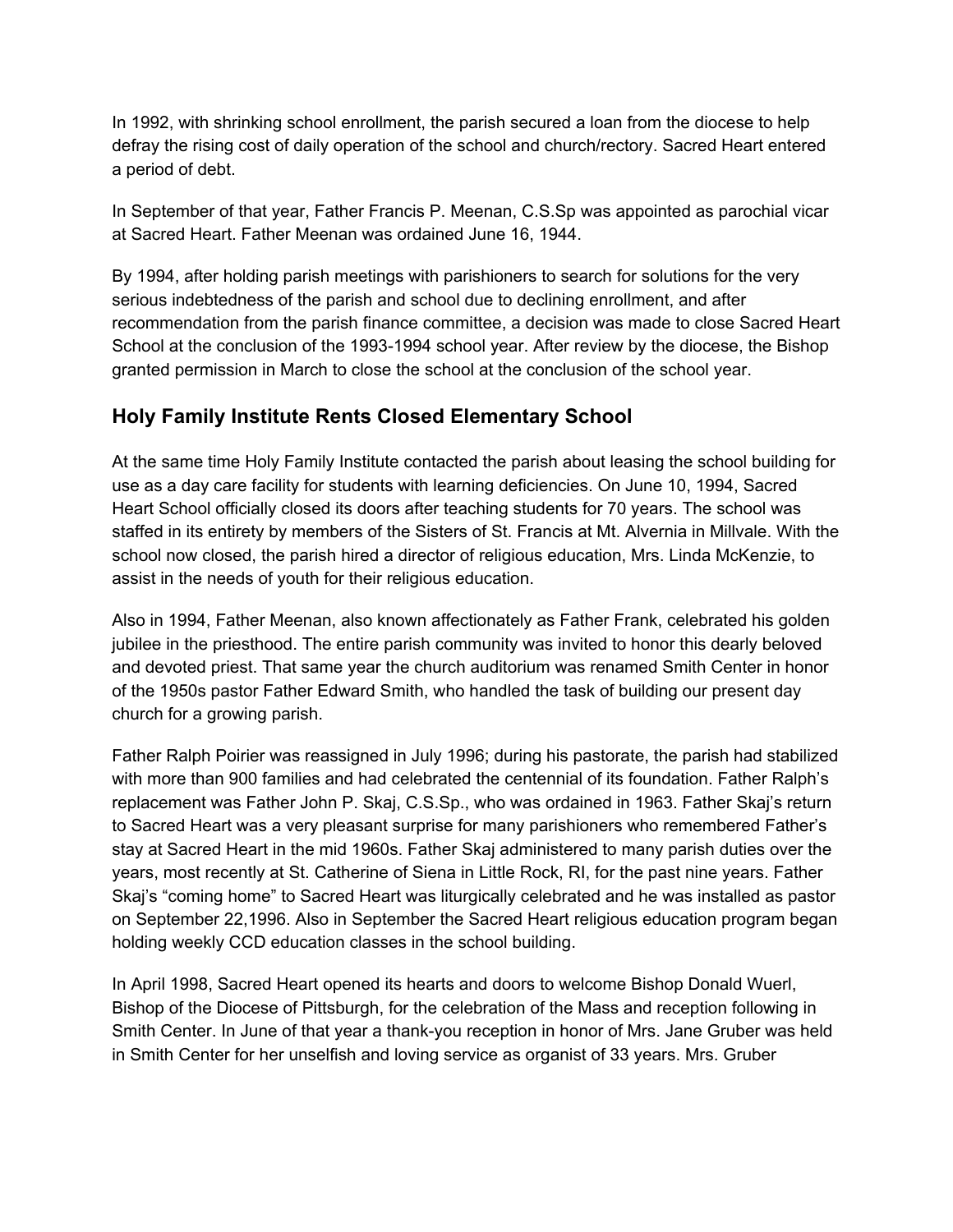touched the lives of so many in the parish at countless weddings, Masses, celebrations and funerals.

In 1999, Father Nicholas Nnabuaka, C.S.Sp. from Nigeria stayed at Sacred Heart while completing his studies at Duquesne University. With Father Nick's help in celebrating the Eucharist daily, the tremendous backlog of Mass offerings was greatly reduced. Auxiliary Bishop of Pittsburgh David A. Zubik came to celebrate our Pastoral Feast of the Sacred Heart of Jesus, along with the provincial of the Holy Ghost Fathers of this province, Father Christopher Promis C.S.Sp.

In July, Sacred Heart was blessed to receive and welcome its first deacon, Stephen Deskevich, to help assist at Eucharistic celebrations and ceremonies. By August, Father Nicholas completed his studies at Duquesne and left to enter into doctoral studies. He was replaced in September by Father James Akpagher, C.S.Sp from Nigeria.

# **2000s**

In the year 2000, the 45th anniversary of the dedication of the church was celebrated with Auxiliary Bishop David A. Zubik, Pastor Father Skaj and Assistant Pastor Father Meenan. New church signs were erected on the Ohio River Boulevard side of the church, a gracious donation from the family of Amelia and Anton Yavorka. Receiving the Manifesting the Kingdom Award from Bishop Wuerl was parishioner Mrs. Pat Fitzgerald for her 33 years of teaching religious education at Sacred Heart. In January 2001, Father James completed his studies at Duquesne University and informed the parish of his return home to the Holy Ghost Fathers in Nigeria. On May 12, Auxiliary Bishop David A. Zubik consecrated a new altar installed at Sacred Heart in a powerful and moving ritual well attended by parishioners.

This milestone in the life of Sacred Heart was an event rarely witnessed by many bishops, priest or parishioners, a fact presented by Father Frank who witnessed and participated in his first altar consecration, after celebrating the 57th anniversary of his ordination into the priesthood in June of 2001. The new altar was the bequest of Mrs. Florence Braunstein in memory of herself and her late husband Robert.

In September the Sunday Mass schedule was voted on by the parishioners and approved by the diocese to be changed to two Sunday Masses due to a drop in Mass attendance. In October, Father Meenan resigned as parochial vicar at the age of 87 and requested to stay at Sacred Heart to carry on a lighter load of duties and to be involved with the parishioners at Sacred Heart. Father Meenan's request was overwhelmingly approved by Bishop Wuerl. Also in October, organist/cantor John Gerlach celebrated 25 faithful years in making Sacred Heart's celebrations truly inspirational as organist and cantor. Finally, in December 2001, the church received a donation for a new and much needed public address system.

During 2002, the parish witnessed many improvements to the church and grounds alike. In April, a parishioner donated new flower stands at both the Blessed Mother and St. Joseph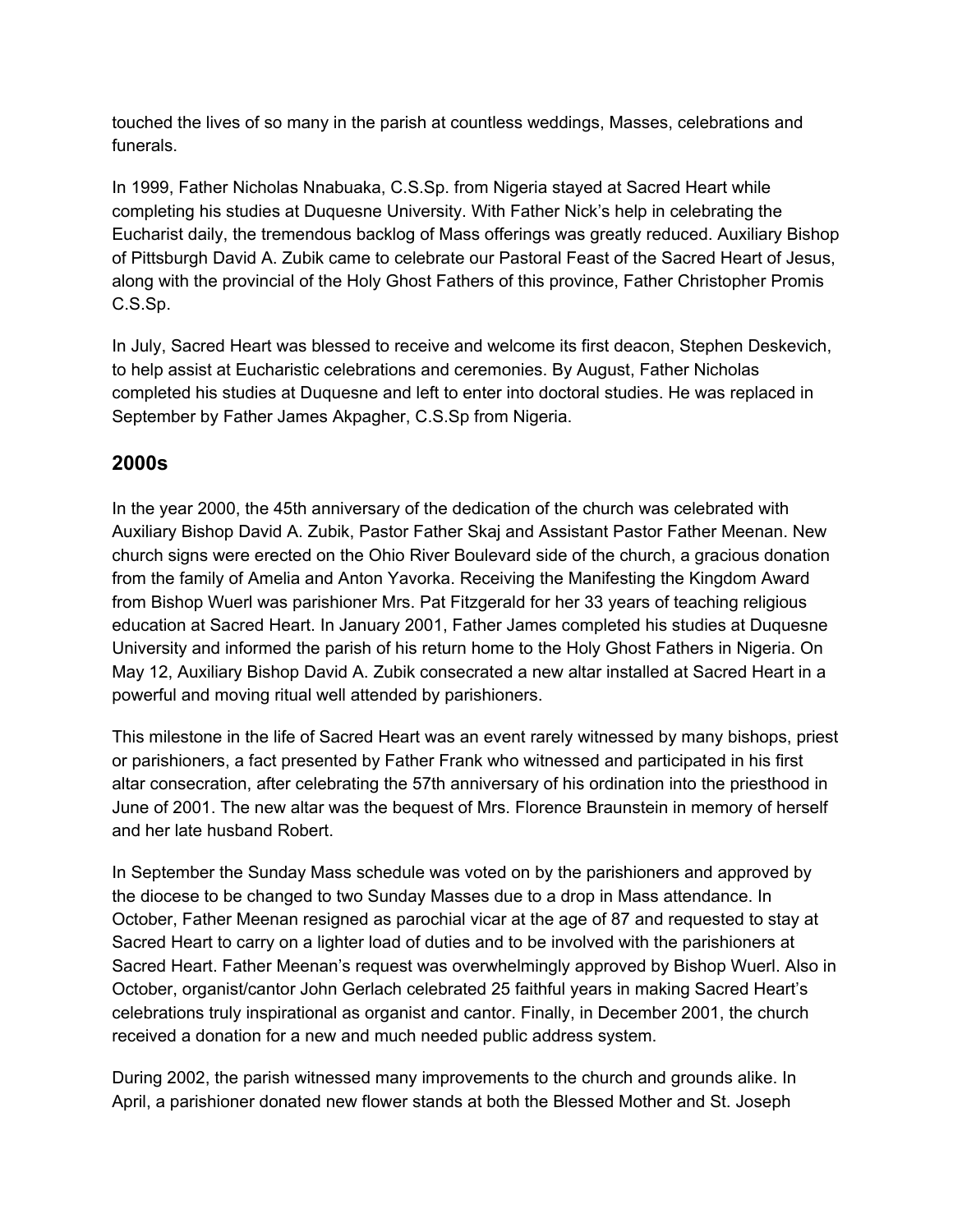plaques. In May, three gardens were installed around the rectory and church buildings, a project donated by a young Eagle Scout parishioner. In August and September, a generous parishioner donated new and refurbished cabinets in the sacristy and vestments areas. New flooring was added in the church, along with new kneelers, new sidewalks and railings around the rectory , which were funded by the parish share program.

In August, Father Skaj was re-appointed by the Bishop for a second six-year term as pastor of Sacred Heart. A reception in Father's honor was held in Smith Center.

At the end of October, the parish witnessed the retirement of William (Bill) Belch, who had been the parish custodian since 1965. Bill saw many changes occur within and around the parish during his 37 years of loyal and dedicated service to the school, rectories and church buildings.

January 2003 started off with Mr. Henry Adams receiving the Manifesting the Kingdom Award from Bishop Wuerl. The award recognized exceptional service to the church. Mr. Adams had been the Sacred Heart choir director for the previous 37 years. Sadly due to lack of volunteers, Sacred Heart held its 14th and last St. Patrick's Day dance in March.

On June 8, the Parish enjoyed celebrating the 300th anniversary of the founding of the Holy Ghost Fathers. The Holy Ghost Fathers had been involved with Sacred Heart since its inception well over 100 years earlier. Also in June, new hymnals were purchased and donated to enrich the celebration of the Eucharist. In August, Father Casmir Nyaki, C.S.Sp., Holy Ghost Father from Tanzania, was welcomed at Sacred Heart. Father Casmir was completing his studies for a doctorate in philosophy at Duquesne University and helped tremendously with the Mass load along with Father Skaj and Father Meenan.

The Ladies' Auxiliary celebrated its 90th anniversary. The mission of this auxiliary is to sanctify the members and their homes and families through devotion to the Sacred Heart of Jesus, and to unite all the women of the parish for welfare, civic and social activities, and to promote the interests of the parish. This organization is truly the backbone of Sacred Heart Church.

In February 2004, Father Meenan celebrated his 90th birthday. In May, Sacred Heart enjoyed the visit of former pastor Father Martin Conroy, C.S.Sp. The parish was touched and honored to have Father Conroy celebrate the 50th anniversary of ordination at Sacred Heart.

On June 16, Father Meenan celebrated the 60th anniversary of his ordination to the priesthood by celebrating the Eucharist with the parish followed by a reception in Smith Center. Also in June, there was a title change of the Holy Ghost Fathers to Holy Spirit Fathers. This process was ongoing in the Spiritian Provinces internationally. Because the third person of the Trinity was no longer referred to as "Holy Ghost" but as "Holy Spirit," and is the namesake of the order, a change was proper.

On August 15, former pastor Father Martin Conroy returned to the Lord after a short illness. Father Conroy's returning visit in May was a blessing to many parishioners who had a chance to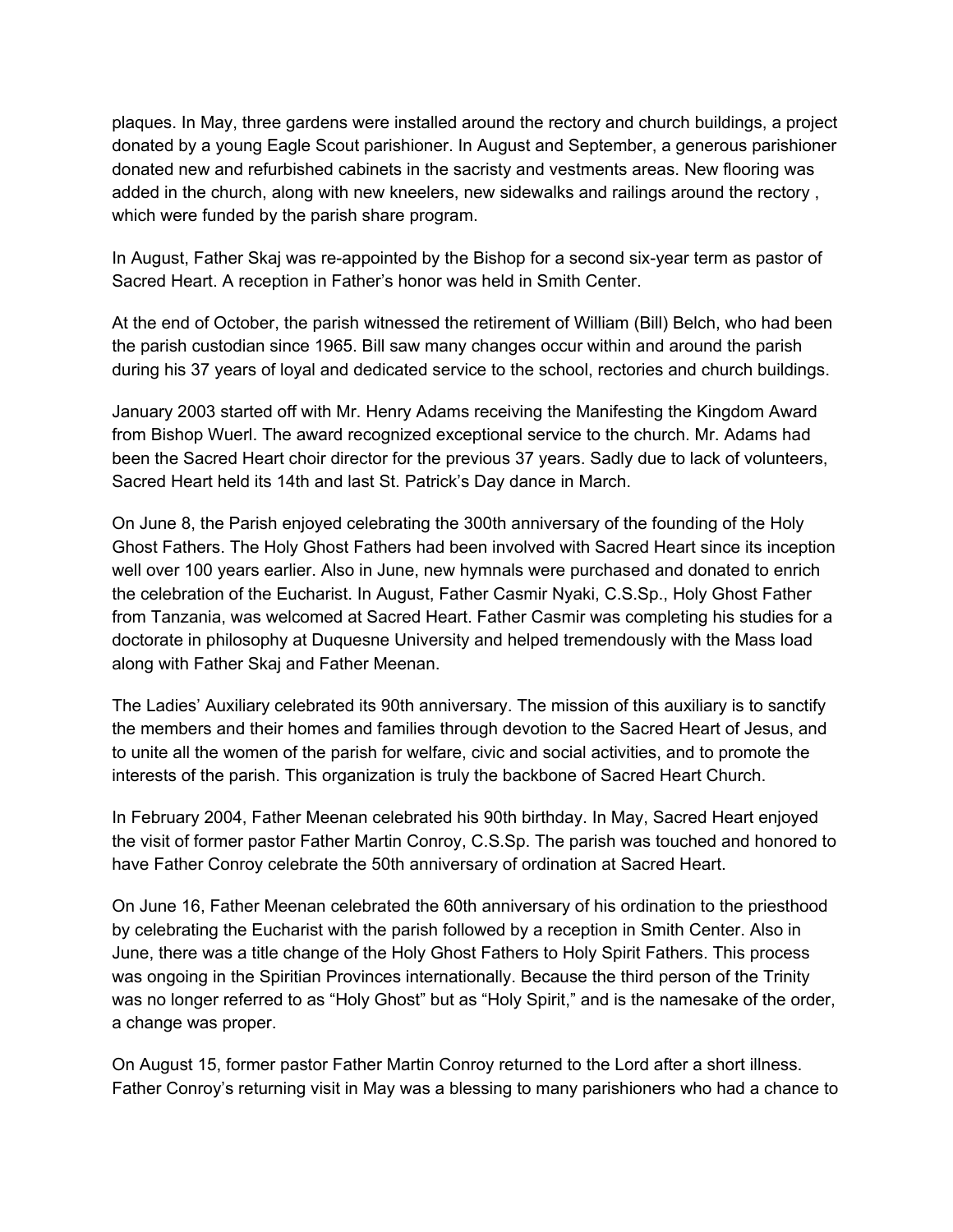talk and reminisce with him before his untimely death. Also in August, a decision to install much needed ceiling fans was approved and funded by various donations from the Ladies' Auxiliary and parishioners.

In September, the provincial and provincial council granted the request of Father Meenan to allow his retirement to the retirement residence in Bethel Park. A tremendous outpouring of parishioners gathered for a thank-you and going-away ice cream social to honor Father Frank's many years of dedicated service.

In November, the parish held a Ministry Fair and witnessed the power of the Stewardship Initiative by celebrating Mass and the Eucharist in Smith Center (first time in more than 20 years). This Stewardship Initiative of time, talent and treasure asked the question, "Lord, what do you want to do through me to accomplish your will for Your church." Sacred heart responded with overwhelming success by adding the involvement of more than 100 new parishioners and 13 new ministries to meet the changing needs of our parish and community.

In December, the diocese started the diocesan-wide Envisioning Ministry, which asked parishes to consider how ministry would be provided by fewer priests and make recommendations to the diocese on how to best serve all parishes and parishioners. Sacred Heart along with "clustered" parishes Assumption and St. Mary's Glenfield formed a ministry to address these and other issues challenging our parishes.

To end 2004, the children's youth ministry presented the parish with a much-appreciated live Nativity scene the weekend before Christmas. The children's youth ministry plans to continue this special gift to the parish for years to come.

Sacred Heart social events continued throughout 2005 with a Valentines Day ball, father -Daughter dance in February, Family Movie Night in April and a Parish picnic in August.

In February 2005, Sacred Heart welcomed the return of Sacred Heart and Emsworth native USAF/astronaut Lt. Col. Michael Fincke (son of parishioners Elma and Edward Fincke) for a reception in Smith Center in honor of his work as an astronaut and his recent trip to the International Space Station.

In March, Sacred Heart entered the electronic age by launching its Internet web site, www.sacredheartemsworth.org.

On June 18, Sacred Heart is now the soul remaining Spiritian parish in the Diocese of Pittsburgh (Eastern Province), after the Diocese formally acquired duties of Holy Spirit parish in Millville.

In September the parish participated in a new parish photo directory.

On December 11, 2005, a celebration Mass for the 50 anniversary of the present church building was celebrated with Bishop Donald W. Wurel as the principal celebrant at the Mass of